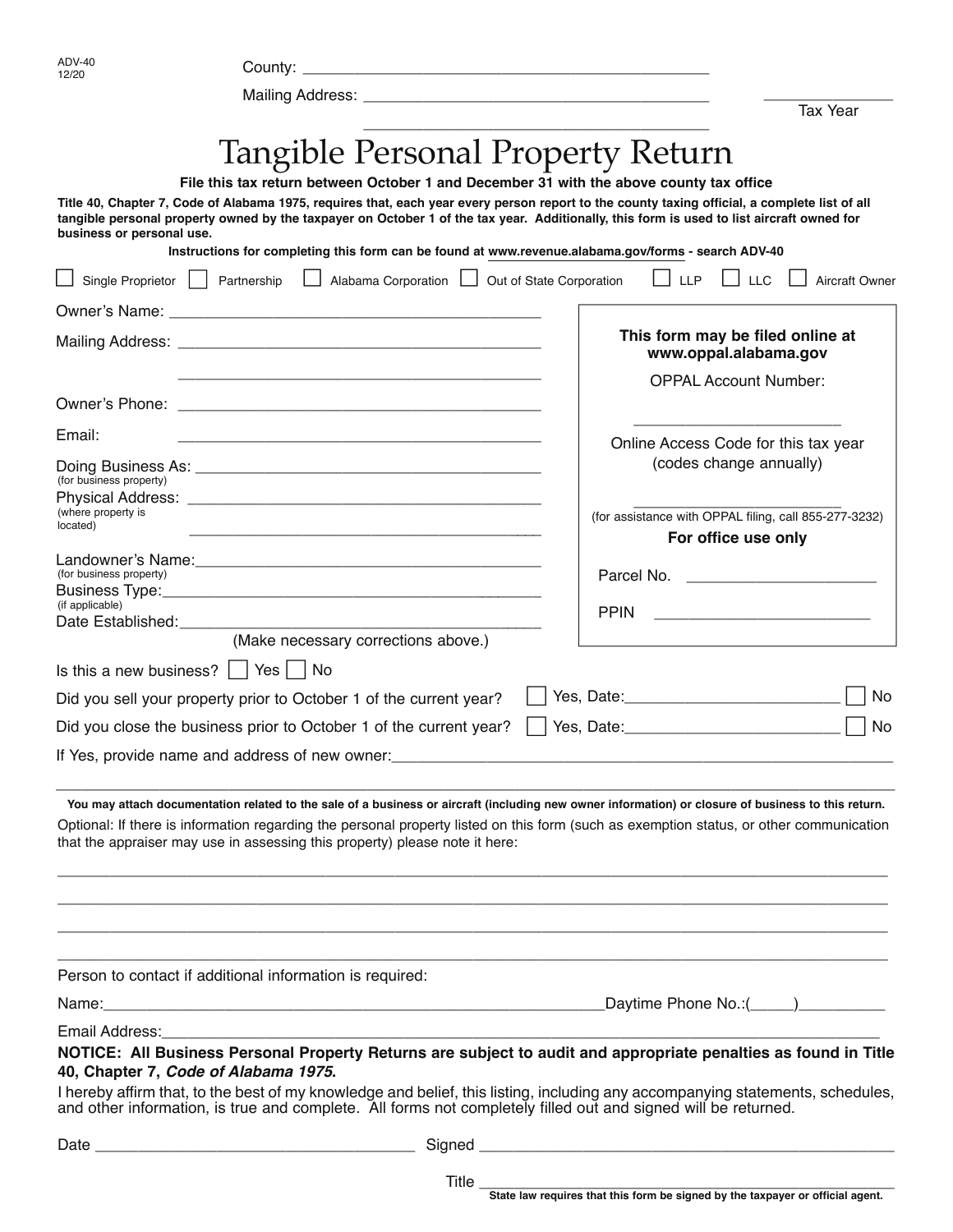## **PART A Itemized Statement of Tangible Personal Property**

Do you conduct a business in the State of Alabama  $\Box$  Yes  $\Box$  No **If Yes, complete Part A.** List Furniture, Fixtures, Computers, Machinery and Equipment. If additional space is needed, a separate list may be attached.

| <b>ITEM</b>                                                             | DATE ACQUIRED<br>MM/DD/YY | <b>COST</b> |
|-------------------------------------------------------------------------|---------------------------|-------------|
| SUPPLIES (such as office supplies, spare parts, consumable items, etc.) |                           |             |
|                                                                         |                           |             |
|                                                                         |                           |             |
|                                                                         |                           |             |
|                                                                         |                           |             |
|                                                                         |                           |             |
|                                                                         |                           |             |
|                                                                         |                           |             |
|                                                                         |                           |             |
|                                                                         |                           |             |
|                                                                         |                           |             |
|                                                                         |                           |             |
|                                                                         |                           |             |
|                                                                         |                           |             |
|                                                                         |                           |             |

# **PART B**

## **Motor Vehicles with "Add-On" and special equipment**

Do you have licensed motor vehicles having "add-on" or "specialized" equipment (i.e., dump bodies, box type bodies, cement drums, etc.) affixed to them?  $\Box$  Yes  $\Box$  No If Yes, complete Part B. If additional space is needed, a separate list may be attached.

| <b>MODEL</b><br><b>YEAR</b> | <b>MAKE</b> | <b>MODEL</b> | TAG<br><b>NUMBER</b> | <b>COMPLETE VEHICLE ID NUMBER</b><br>(VIN) | <b>VEHICLE</b><br><b>DESCRIPTION</b> | <b>DATE ACQUIRED</b><br>MM/DD/YY | <b>PURCHASE</b><br><b>PRICE</b> |
|-----------------------------|-------------|--------------|----------------------|--------------------------------------------|--------------------------------------|----------------------------------|---------------------------------|
|                             |             |              |                      |                                            |                                      |                                  |                                 |
|                             |             |              |                      |                                            |                                      |                                  |                                 |
|                             |             |              |                      |                                            |                                      |                                  |                                 |
|                             |             |              |                      |                                            |                                      |                                  |                                 |
|                             |             |              |                      |                                            |                                      |                                  |                                 |
|                             |             |              |                      |                                            |                                      |                                  |                                 |
|                             |             |              |                      |                                            |                                      |                                  |                                 |

## **PART B-1**

### **Truck Trailers, Tractor Trailers and Semi-Trailers for which the Owner Has Obtained a Permanent License Plate and Vehicles Based in Alabama Registered in Another State**

| Do you have a truck trailer, tractor trailer, or semi-trailer for which you have purchased an Alabama permanent trailer license plate and/or a |
|------------------------------------------------------------------------------------------------------------------------------------------------|
| vehicle based in Alabama but registered and tagged in another state? $\Box$ Yes $\Box$ No If Yes, complete Part B-1.                           |
| If additional space is needed, a separate list may be attached.                                                                                |

| <b>MODEL</b><br><b>YEAR</b> | <b>MAKE</b> | <b>MODEL</b> | TAG<br><b>NUMBER</b> | <b>SERIAL NUMBER/VIN</b> | <b>TRAILER/VEHICLE</b><br><b>DESCRIPTION</b> | <b>DATE ACQUIRED</b><br>MM/DD/YYYY | <b>LENGTH OF</b><br><b>TRAILER</b> |
|-----------------------------|-------------|--------------|----------------------|--------------------------|----------------------------------------------|------------------------------------|------------------------------------|
|                             |             |              |                      |                          |                                              |                                    |                                    |
|                             |             |              |                      |                          |                                              |                                    |                                    |
|                             |             |              |                      |                          |                                              |                                    |                                    |
|                             |             |              |                      |                          |                                              |                                    |                                    |
|                             |             |              |                      |                          |                                              |                                    |                                    |
|                             |             |              |                      |                          |                                              |                                    |                                    |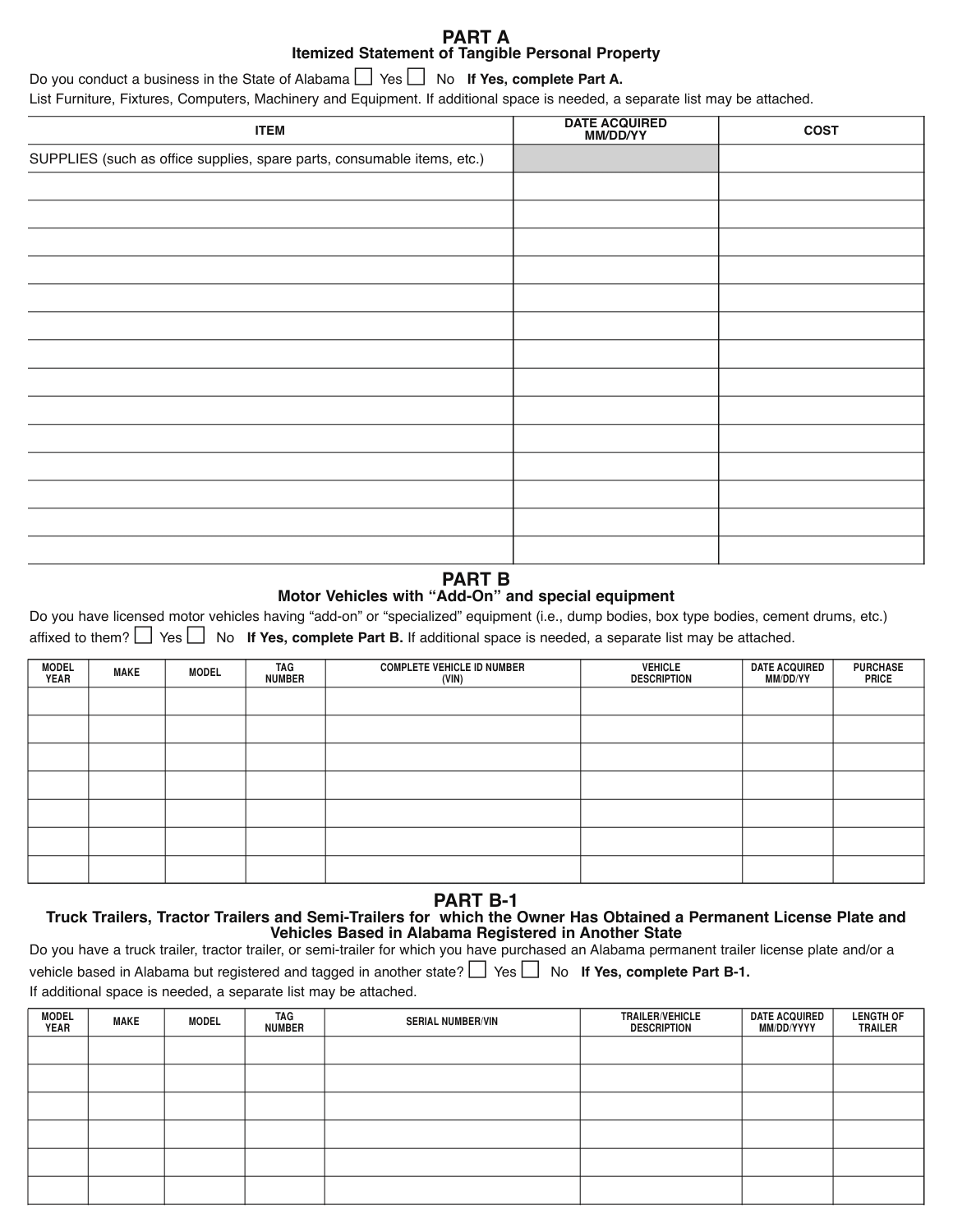### **PART C Aircraft**

(Airplanes, Airships and Hot Air Balloons)

Do you own a plane or other aircraft which is based in Alabama?  $\Box$  Yes  $\Box$  No **If Yes, complete Part C.** If additional space is needed, a separate list may be attached.

### **AIRPLANES AND AIRSHIPS:**

| <b>AIRCRAFT</b><br><b>NUMBER</b> | <b>SERIAL</b><br><b>NUMBER</b> | <b>YEAR</b> | <b>MAKE</b> | <b>MODEL</b> | <b>ACQUISITION</b><br>  DATE – MM/DD/YY | <b>ACQUISITION</b><br><b>COST</b> |
|----------------------------------|--------------------------------|-------------|-------------|--------------|-----------------------------------------|-----------------------------------|
|                                  |                                |             |             |              |                                         |                                   |
|                                  |                                |             |             |              |                                         |                                   |
|                                  |                                |             |             |              |                                         |                                   |
|                                  |                                |             |             |              |                                         |                                   |
|                                  |                                |             |             |              |                                         |                                   |

## **HOT AIR BALLOONS:**

| <b>AIRCRAFT</b><br><b>NUMBER</b> | <b>DATE ACQUIRED</b><br>MM/DD/YY | <b>COST</b> | <b>SUGGESTED LIFE</b><br>OF ENVELOPE | <b>HOURS</b><br><b>ENVELOPE USED</b> |
|----------------------------------|----------------------------------|-------------|--------------------------------------|--------------------------------------|
|                                  |                                  |             |                                      |                                      |
|                                  |                                  |             |                                      |                                      |

## **PART D Construction in Progress**

Do you have construction in progress or holding account?  $\Box$  Yes  $\Box$  No **If Yes, complete Part D.** 

| <b>ITEM</b>               | <b>COST AS OF OCTOBER 1</b> | <b>ANTICIPATED TOTAL COST</b> | <b>ANTICIPATED IN SERVICE</b><br>DATE - MM/DD/YY |
|---------------------------|-----------------------------|-------------------------------|--------------------------------------------------|
| Computers                 |                             |                               |                                                  |
| Equipment/Machinery       |                             |                               |                                                  |
| <b>Furniture/Fixtures</b> |                             |                               |                                                  |
| Other                     |                             |                               |                                                  |

### **PART E Leased or Rented Personal Property**

| Do you lease or rent any items of personal property from someone such as machinery, equipment, computers, furniture, fixtures, aircraft, or |  |
|---------------------------------------------------------------------------------------------------------------------------------------------|--|
| motor vehicles? $\Box$ Yes $\Box$ No If Yes, complete Part E. If additional space is needed, a separate list may be attached.               |  |

| <b>NAME OF LESSOR</b> | <b>ADDRESS OF LESSOR</b> | <b>TYPE OF EQUIPMENT</b> | QTY. | DATE OF LEASE  <br>MM/DD/YY | <b>TERM OF</b><br><b>LEASE</b> | <b>ANNUAL</b><br><b>RENT</b> |
|-----------------------|--------------------------|--------------------------|------|-----------------------------|--------------------------------|------------------------------|
|                       |                          |                          |      |                             |                                |                              |
|                       |                          |                          |      |                             |                                |                              |
|                       |                          |                          |      |                             |                                |                              |
|                       |                          |                          |      |                             |                                |                              |
|                       |                          |                          |      |                             |                                |                              |

### **PART F Other Personal Property Located on Your Premises**

| Do you have personal property in your possession or located on your premises that is owned by someone else, excluding any leased or rented   |
|----------------------------------------------------------------------------------------------------------------------------------------------|
| equipment listed in Part $E$ ? $\Box$ Yes $\Box$ No If Yes, complete Part F. If additional space is needed, a separate list may be attached. |

| <b>NAME OF OWNER</b> | <b>ADDRESS</b> | <b>AREA</b><br><b>OCCUPIED (SF)</b> | <b>TYPE OF PROPERTY</b> |
|----------------------|----------------|-------------------------------------|-------------------------|
|                      |                |                                     |                         |
|                      |                |                                     |                         |
|                      |                |                                     |                         |
|                      |                |                                     |                         |
|                      |                |                                     |                         |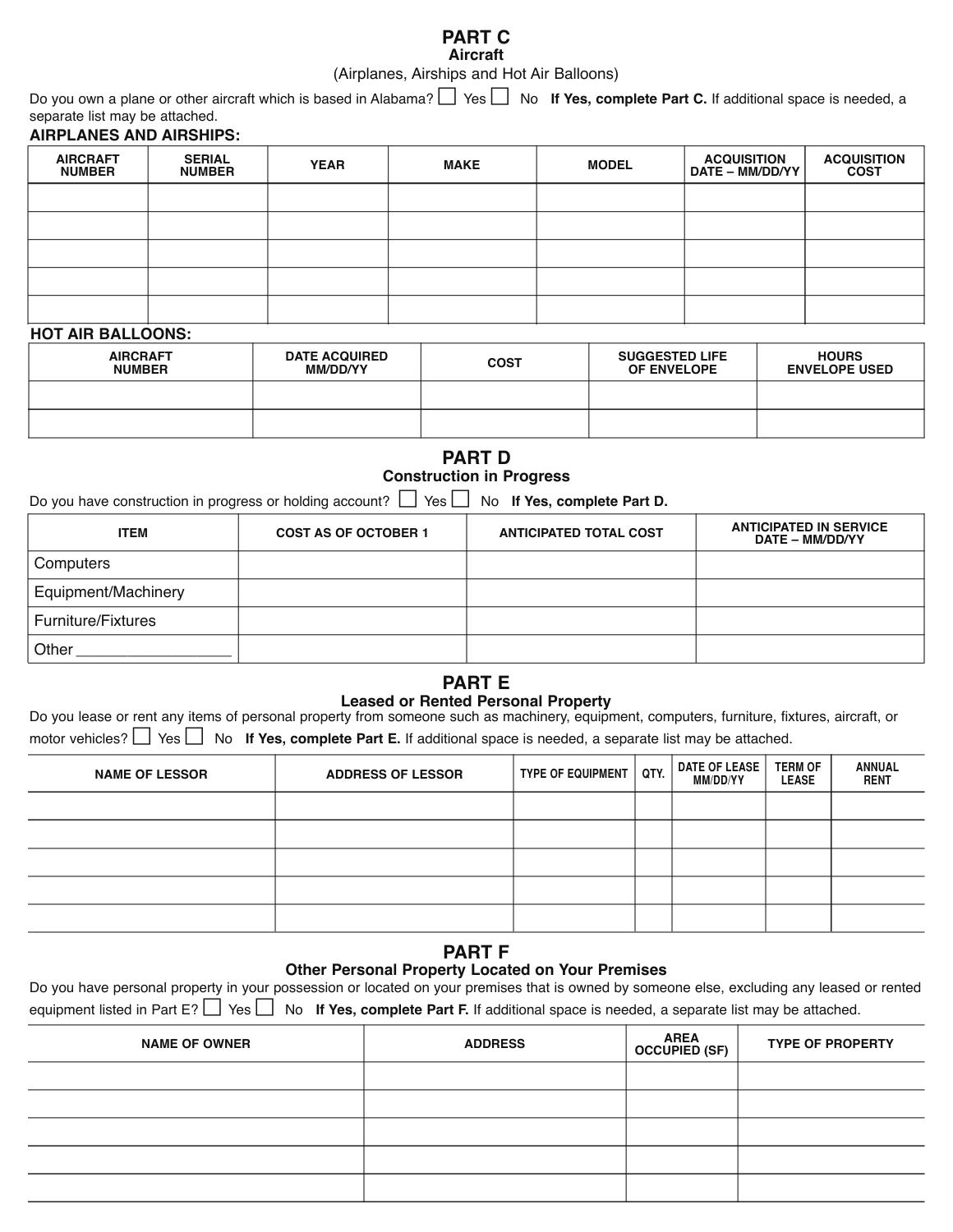# **Instructions – Form ADV-40**

**Title 40, Chapter 7, Code of Alabama 1975, requires that, each year every person report to the county taxing official, a complete list of all tangible personal property owned by the taxpayer on October 1 of the tax year. Additionally, this form is used to list aircraft owned for business or personal use.** 

### **General Business/Owner Information Instructions:**

- 1. Provide the owner of the property being reported.
- 2. Provide the mailing address of the property owner. This address will be used for correspondence including valuation notices and tax bills.
- 3. If applicable, complete the spaces provided for "doing business as" (for business operating name if different from the owner's name) and provide the address where the tangible personal property is located.
- 4. For business property reporting, provide the name of the landowner.
- 5. For business property reporting, provide the business type such as restaurant, department store, etc., and the date the business was established.

#### **Part A**

Part A is used to list all assets owned by the taxpayer. A complete **itemized listing must be provided** of all personal property owned on October 1. Or, a copy of the depreciation schedule used in preparing the most recent income tax return, listing the property owned by the taxpayer at the close of the fiscal year may be submitted. **The depreciation schedule must be adjusted for additions and deletions so that it will contain property owned by a business on the October 1 lien date.**

Regardless of the reporting method chosen, the description or type of personal property, the year of acquisition, the cost when acquired, and any property which has been fully depreciated but was still owned on October 1 must be provided.

#### **The reported cost should include invoice price, freight, and installation cost, sales and/or use tax, extra foundations necessary to support the equipment, and other costs incurred for the use of the property.**

If property is owned in more than one taxing jurisdiction within the county it must be identified by address where the property is located.

The itemized list should include all fixed assets, including but not limited to, furniture, fixtures, computers, machinery, and equipment. Multiple items of the same type of property acquired in the same year may be listed together.

Supplies and materials used in the operations of the business that are **NOT** for sale are taxable **and must be reported. (i.e., office supplies, spare parts, and other consumable items.)** Supplies are to be reported as a dollar value of supplies on hand on October 1 or an average value representing what the company spends in one month on supplies.

#### Example:

| <b>ITEM</b>       | <b>DATE ACQUIRED</b><br><b>MM/DD/YY</b> | <b>COST</b> |  |
|-------------------|-----------------------------------------|-------------|--|
| <b>SUPPLIES</b>   |                                         | \$150       |  |
| 10 Dell Computers | 5/3/2010                                | \$10,000    |  |
| 4 Dell Computers  | 2/12/2012                               | \$5,200     |  |

Leasing Companies having equipment located in this county must attach a complete listing of personal property as stated above. Include with this listing the lessee name, address and the physical location of each item of personal property.

#### **Part B**

Part B of the Personal Property Return must be completed if the taxpayer is unable to separate the cost of add-on or specialized equipment affixed to the cab and chassis of a motor vehicle. If the cost of Add-on equipment is known it may be reported separately with its acquisition date and cost in Part A.

Add-on or specialized equipment is any machinery and equipment added to the cab and chassis of a motor vehicle. This equipment includes but is not limited to box type bodies, concrete mixer drums, dumping mechanisms, wrecker rigs, propane and petroleum tanks, refrigeration equipment, limousine and hearse bodies, etc. Purchase price must include all costs associated with the purchase of the motor vehicle, including any trade- in value.

Example:

| <b>MODEL</b><br><b>YEAR</b> | <b>MAKE</b> | <b>MODEL</b>  | TAG<br><b>NUMBER</b> | <b>COMPLETE VEHICLE ID NUMBER</b><br>(VIN) | <b>VEHICLE</b><br><b>DESCRIPTION</b> | <b>DATE ACQUIRED</b><br>MM/DD/YY | <b>PURCHASE</b><br><b>PRICE</b> |
|-----------------------------|-------------|---------------|----------------------|--------------------------------------------|--------------------------------------|----------------------------------|---------------------------------|
| 2017                        | <b>MACK</b> | <b>MRU612</b> | 4X3724               | 1J2P67C9R0215721                           | <b>DUMP TRUCK</b>                    | 08/24/19                         | \$155,000                       |

#### **Part B-1**

Part B-1 of the Alabama Personal Property Return (ADV-40) must be completed annually by the taxpayer to list all truck trailers, semi-trailers, and tractor trailers with an Alabama permanent trailer license plate. See Department of Revenue Administrative Rule 810-4-1-.03 for procedures regarding permanent trailer tags. Alabama permanent trailer tag numbers begin with the letter "A."

#### Example:

| <b>MODEL</b><br><b>YEAR</b> | <b>MAKE</b>            | <b>MODEL</b> | <b>TAG</b><br><b>NUMBER</b> | NUMBER/VIN<br><b>SERIAL</b> | <b>TRAILER/VEHICLE</b><br><b>DESCRIPTION</b> | <b>DATE ACQUIRED</b><br>MM/DD/YYYY | <b>LENGTH OF</b><br><b>TRAILER</b> |
|-----------------------------|------------------------|--------------|-----------------------------|-----------------------------|----------------------------------------------|------------------------------------|------------------------------------|
| 2005                        | <b>AT DANE</b><br>GREA | VAN          | A095200                     | 8KL249                      | <b>FRAME</b><br><b>DROP</b>                  | 11/09/2010                         | $\sqrt{2}$<br>12<br>ו טד           |

Part B-1 is also used to report vehicles based in Alabama but registered and tagged in another state. Such vehicles are subject to property tax in Alabama.

### Example:

| <b>MODEL</b><br><b>YEAR</b> | <b>MAKE</b> | <b>MODEL</b> | <b>TAG</b><br><b>NUMBER</b> | NUMBER/VIN<br>SERI  | <b>TRAILER/VEHICLE</b><br><b>DESCRIPTION</b> | <b>DATE ACQUIRED</b><br>MM/DD/YYYY | <b>LENGTH OF</b><br><b>TRAILER</b> |
|-----------------------------|-------------|--------------|-----------------------------|---------------------|----------------------------------------------|------------------------------------|------------------------------------|
| 2010                        | FORD        | $-250$       | <b>M3S93N</b>               | 3V4WH127702<br>D63) | PICKUP                                       | 01/06/2015                         | N/A                                |